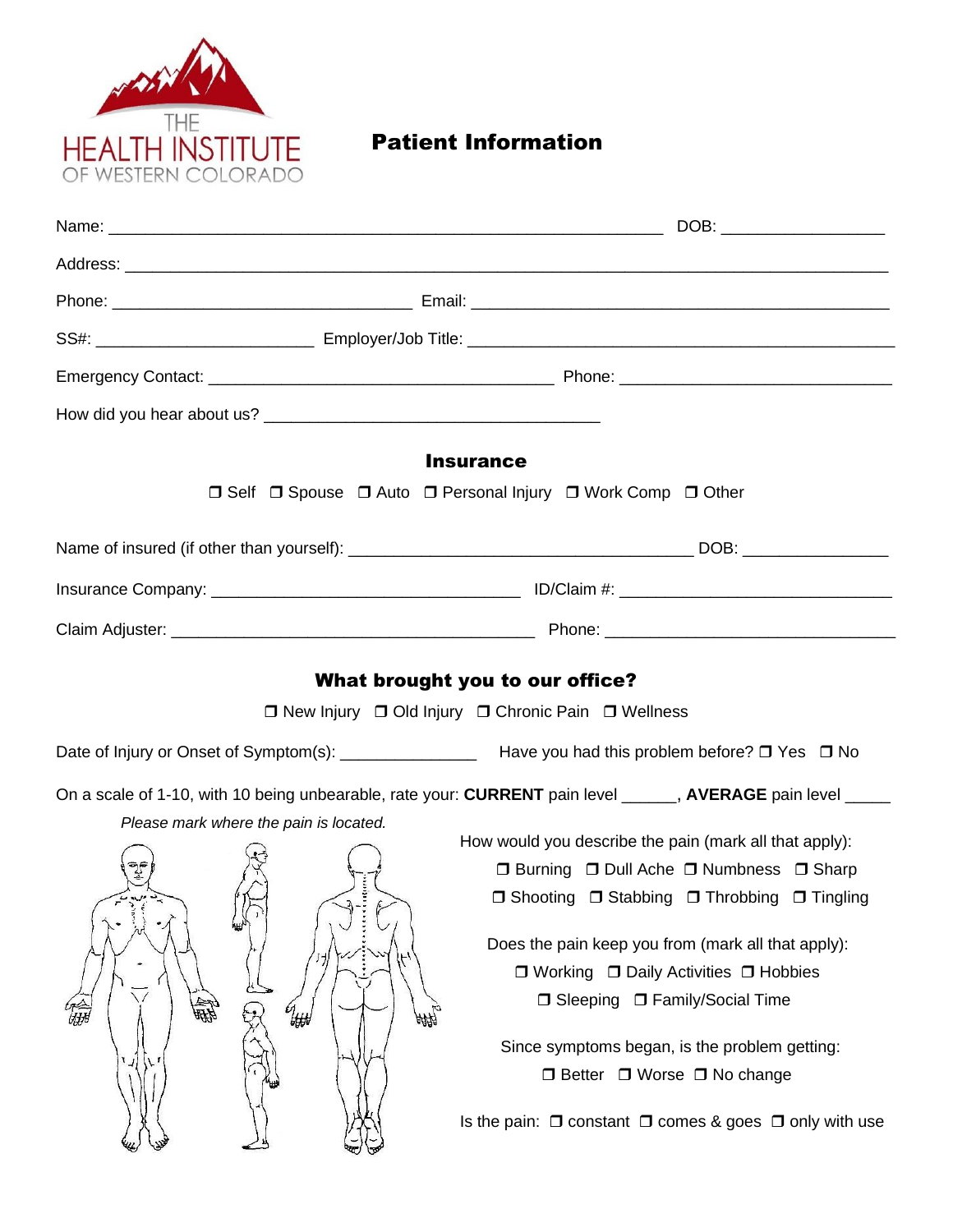

|                                                                                                                                                                                                                                      | <b>Medical History</b>         |  |
|--------------------------------------------------------------------------------------------------------------------------------------------------------------------------------------------------------------------------------------|--------------------------------|--|
| List your four main health concerns/areas of pain or dysfunction. Please list intensity of pain or dysfunction and<br>when it began.                                                                                                 |                                |  |
|                                                                                                                                                                                                                                      |                                |  |
| <u>ntensity 1-10 Date of onset and the contract of the contract of the contract of the contract of the contract of the contract of the contract of the contract of the contract of the contract of the contract of the contract </u> |                                |  |
|                                                                                                                                                                                                                                      |                                |  |
|                                                                                                                                                                                                                                      |                                |  |
|                                                                                                                                                                                                                                      |                                |  |
|                                                                                                                                                                                                                                      |                                |  |
|                                                                                                                                                                                                                                      |                                |  |
|                                                                                                                                                                                                                                      |                                |  |
| List any accidents/falls experienced through childhood (include work/auto):                                                                                                                                                          |                                |  |
|                                                                                                                                                                                                                                      |                                |  |
|                                                                                                                                                                                                                                      |                                |  |
|                                                                                                                                                                                                                                      |                                |  |
| List any surgeries/medical procedures, including childhood :                                                                                                                                                                         |                                |  |
|                                                                                                                                                                                                                                      |                                |  |
|                                                                                                                                                                                                                                      |                                |  |
|                                                                                                                                                                                                                                      |                                |  |
| ***Do you have any surgical fusions, artificial hips/knees, implants, pacemaker, or other surgical hardware?                                                                                                                         |                                |  |
|                                                                                                                                                                                                                                      |                                |  |
| The Health Institute of Western Colorado, 321 Rood Ave, Suite 103, Grand Junction CO, 81501                                                                                                                                          | Dr. Jeffrey W. McCloskey, D.C. |  |

Office: (970) 241-2400 Fax: (970) 241-3786